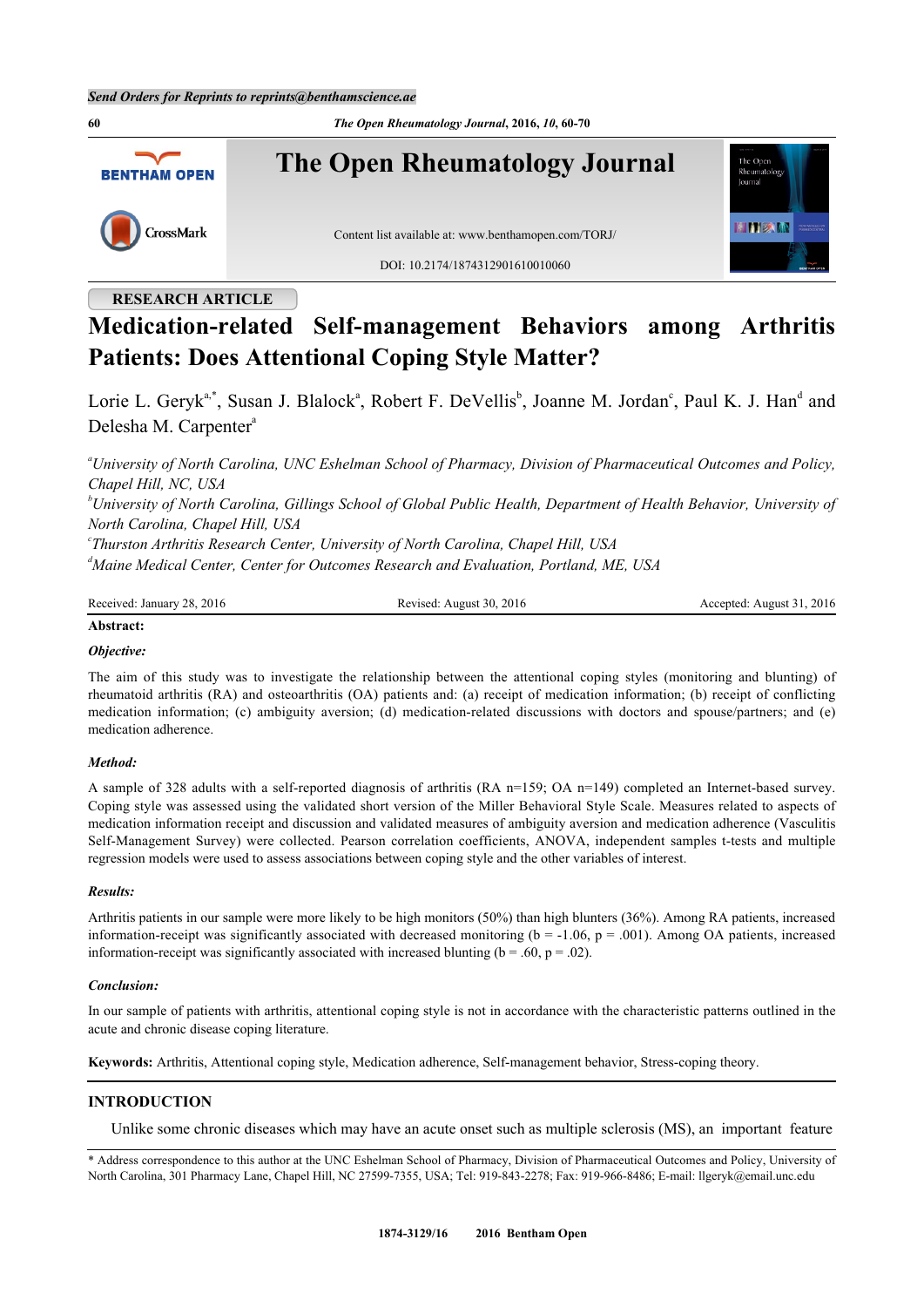of arthritis is its progressive, unpredictable and insidious nature [\[1](#page-8-0)]. There is no cure for arthritis, and patients are often faced with a range of stressors such as adjusting to fluctuations in symptoms (*e.g*., joint pain and restricted movement) and treatment (*e.g*., medication changes) [[2](#page-8-1), [3](#page-8-2)]. Arthritis requires sufficient patient knowledge about the condition and an ability to perform self-management activities (also described in the literature as coping strategies) [\[4](#page-8-3)] such as taking medication and accessing information [\[5](#page-9-0)]. Coping strategies also may influence how arthritis patients attend to treatment related information and how well they adhere to their medication regimen [[6](#page-9-1) - [8\]](#page-9-2). Additionally, coping behaviors may be influenced by differences in arthritis type. For example, while many symptoms of osteoarthritis (OA) or rheumatoid arthritis (RA) overlap (*e.g*., pain, swelling, and joint stiffness) their etiology, course, and treatment differ. RA is generally considered more disabling and its management more intensive compared to OA, which tends to be slowly progressive and generally occurs later in life [[9,](#page-9-3) [10](#page-9-4)]. Further, OA is often treated with drugs that alleviate symptoms but do not change the disease course, such as acetaminophen, while disease-modifying anti-rheumatic drugs (DMARDs) (*e.g*., methotrexate) or biological therapies (*e.g*., adalimumab) are often used to treat RA.

Research in disease self-management and coping seems to parallel the shift towards patients being more actively involved in their health care. Patients are likely to use different strategies as they adapt to different stages of the chronic disease process [\[11](#page-9-5)], however, stress-coping theory posits that general coping styles influence the strategies patients use across specific situations and time [\[11](#page-9-5) - [13\]](#page-9-6). Two distinct styles that have received considerable attention reflect a preference to either orient one's attention toward or away from the health condition [\[14](#page-9-7)]. The evaluation of a patients' general tendencies to either seek or avoid potentially stressful information, has been referred to as "monitoring" and "blunting," respectively [\[14](#page-9-7)]. While previous studies have considered these constructs unidimensionally, newer scrutiny indicates they should be considered separately [[15\]](#page-9-8).

Many studies have assessed attentional coping style in a variety of acute health contexts (*e.g*., cardiac catheterization, endoscopy, cancer screening, chemotherapy treatment) and findings tend to be consistent: monitors cognitively and behaviorally attend to information (*e.g*., search for side effect information online and talk about the stressor with other people) and do better with and prefer more information, while blunters tend to avoid information (*e.g*., talk about things unrelated to their medical condition) when confronted with medical stressors and do better with and prefer less information [\[15](#page-9-8) - [19](#page-9-9)]. A review of distressful situations related to cancer (*i.e*., screening) found high monitors to be more compliant with medical recommendations compared to low monitors [[19\]](#page-9-9). There also is evidence showing that aversion to ambiguous health information related to prevention advice lowers adherence to health recommendations [[20\]](#page-9-10) and that monitors become distressed by ambiguous, threatening, negative health information, whereas blunters respond less sensitively [[19\]](#page-9-9).

Few studies have explored attentional coping orientation related to self-management behaviors in people with chronic diseases where stress is present but not always acute. In a review of coping strategies used by asthma patients, blunting strategies (*e.g*., denial) were commonly used by patients with poor medication adherence [[21](#page-9-11)]. One study, concentrating on coping style and information-seeking behavior among people with MS, found that monitors were more interested in information about MS and preferred information earlier in the disease process than did blunters [\[22](#page-9-12)]. One study of individuals with chronic pain found that tailoring a pain management intervention to the preferred monitor or blunter coping strategy reduced anxiety levels [[23\]](#page-9-13).

We are not aware of any studies that have considered whether arthritis patients' expressed coping style is consistent with self-management behaviors related to medication information and more distal outcomes of care such as medication adherence. Arthritis specific studies have found coping style to have a strong association with response and adjustment to arthritis: avoidant coping strategies generally tend to be associated with negative health outcomes (*e.g*., more disability and poorer psychological health); whereas, monitoring strategies tend to be associated with more positive outcomes [\[7](#page-9-14), [8,](#page-9-2) [24](#page-9-15) - [26\]](#page-10-0). However, one study of 77 rheumatoid arthritis patients found that high monitoring, compared to low monitoring, was associated with psychological distress when patients struggled with uncertainty [[27\]](#page-10-1).

This study investigates the relationship between RA and OA patients' attentional coping styles and behaviors related to medication information (*i.e*., receipt of information from various sources, receipt of conflicting information, ambiguity aversion, medication-related discussions with providers and spouses) and medication adherence. Based on the existing literature, we hypothesized that patients with higher monitoring would receive more medication information, receive more conflicting medication information, report greater ambiguity aversion, and have more frequent medication related discussions with doctors and spouse/partners compared to patients with lower monitoring. We further hypothesized that, patients with higher blunting or lower monitoring would report poorer medication adherence compared to lower-blunting or higher-monitoring patients.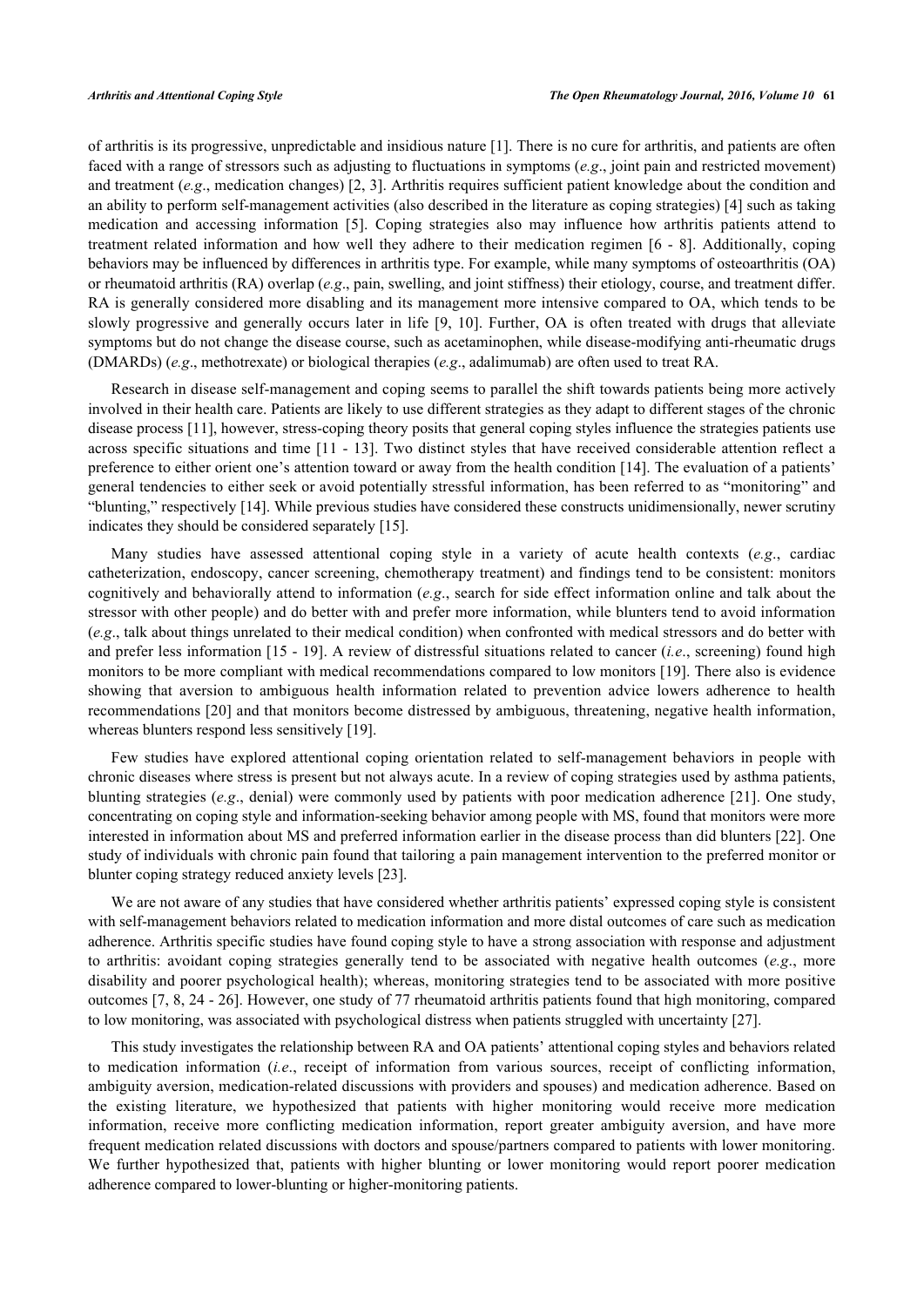## **MATERIALS AND METHODOLOGY**

#### **Subjects**

All data were collected as part of the Information Networks for Osteoarthritis Resources and Medications (INFORM) study, which included a cross-sectional, 30-45 minute on-line survey that assessed the self-reported health behaviors and health status of arthritis patients. Eligible participants had a self-reported doctor-diagnosis of arthritis, were currently taking at least one medication to treat their arthritis on a routine basis, were at least 18 years of age, could read and write in English, and had Internet access. Medicine taken only occasionally (infrequently) and creams were not considered routine medicines. All participants agreed to participate after reading a study fact sheet and received a \$10 incentive for participating. The INFORM study was approved by the University of North Carolina's Institutional Review Board and was conducted in accordance with the tenets of the Declaration of Helsinki..

Recruitment methods have been described in detail elsewhere[[28\]](#page-10-2). Briefly, recruitment mailings were sent to persons having a diagnosis of osteoarthritis or rheumatoid arthritis according to University of North Carolina Hospital System records and general recruitment announcements were distributed *via* patient websites, local clinics, arthritis support groups, and in local media publications and advertising outlets. A total of 424 patients accessed the study survey between May 2010 and January 2011. Among those, 71 individuals were ineligible (34 did not meet eligibility criteria; 7 were missing screeners; 30 surveys were incomplete or duplicate); and, 25 declined to participate after reading the fact sheet. Three hundred twenty eight patients completed the study survey; 124 were recruited from the hospital mailing and 204 from general announcements. We were unable to calculate response rate because the number of arthritis patients who were exposed to the general announcements and advertisements was not known.

#### **Measures**

#### *Miller Behavioral Style Scale*

The abbreviated Miller Behavioral Style Scale (MBSS) was used to measure levels of attentional coping style for each study participant [\[29\]](#page-10-3). It consists of two stress-evoking scenarios (dentistry and job-loss) in which patients are asked to mark whether eight statements apply to how they would cope with the scenario. Responses to the abbreviated MBSS are scored as 1 (yes) or 0 (no). Each monitoring (4 items in each scenario) and blunting (4 items in each scenario) response is then summed across both scenarios to produce a monitoring (higher score equals more monitoring) and blunting (higher score equals more blunting) subscale score (range: 0-8 for each subscale) [\[14\]](#page-9-7). Monitoring and blunting subscales are considered separately rather than as a summary score of both, because the two subscales have been found to reflect independent constructs [\[15\]](#page-9-8), and the correlation between the monitoring and blunting subscale scores in this study was very weak  $(r = 10)$ . The abbreviated version of the MBSS has been validated in samples of patients with chronic disease [[30,](#page-10-4) [31\]](#page-10-5).

#### *Medication Information Received from Various Sources*

Patients were asked how much medicine information they receive (either solicited or unsolicited) when they begin taking a new arthritis medicine from the following fifteen different information sources: physicians, pharmacists, nurses, brochures and pamphlets, medicine package inserts, articles and books, newsletters, Internet (information websites), support groups (online or in-person), spouse/partner, family members other than their spouse, friends, media sources, commercials or advertisements, and podcasts (Cronbach's alpha = .83). For each source, patients answered one item about how much medicine information they receive, ranging from 1= "none" to 4= "a lot." Patients' responses were averaged and higher mean scores correspond to obtaining greater amounts of medication information across sources. A simple count of the total number of sources was also calculated, with a higher number corresponding to greater number of sources from which patients obtained any medication-related information.

#### *Conflicting Medication Information*

Patients were asked 12 questions related to how often they received conflicting information about specific medicine topics from two or more different sources (*e.g*., a doctor and the Internet, the Internet and the medicine package insert) (Cronbach's alpha = .91). Examples of medicine related topics include the following: what time of day to take arthritis medicines and the side effects associated with arthritis medicines. Scale item responses ranged from:  $1 =$  "never received" to 4 = "often received." Patients' responses were averaged with higher scores representing more receipt of conflicting information.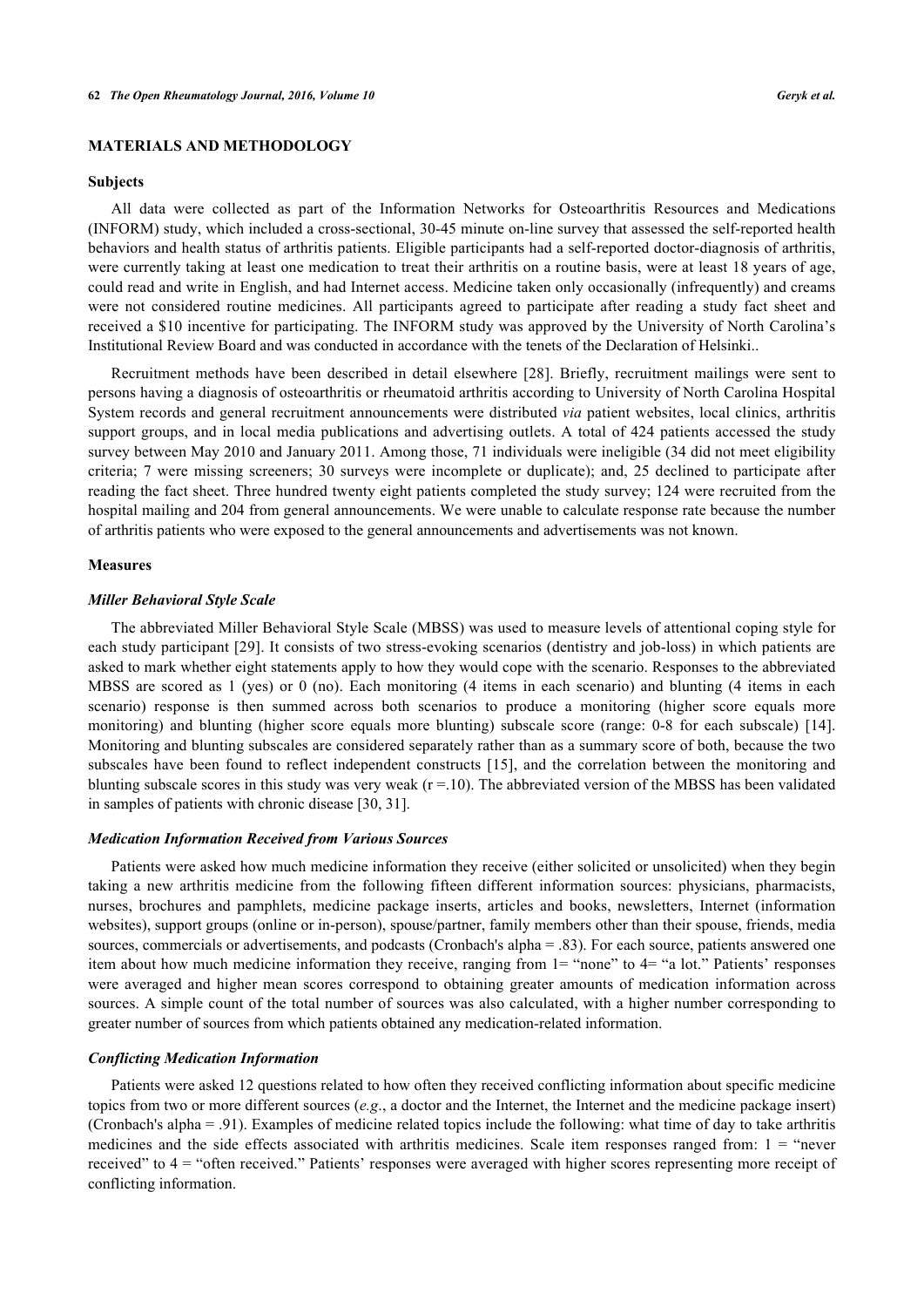## *Ambiguity Aversion*

The six item Ambiguity Aversion Med Scale (AA-Med scale) is used to assess aversion to ambiguity regarding medical tests and treatments [\[32](#page-10-6)]. Adapted items assess aversion to ambiguity regarding arthritis medicines in 3 content domains *(i.e.*, cognitive ("Conflicting expert opinions about taking a medicine would lower my trust in the experts"); affective ("Conflicting expert opinions about taking a medicine would make me upset"); and, behavioral ("I would avoid making a decision about taking a medicine if experts had conflicting opinions about the medicine."). All items used a 5-point response scale numbered from 1 (strongly disagree) to 5 (strongly agree). Items were averaged and higher scores represent greater levels of ambiguity aversion (Cronbach's alpha = .77).

#### *Medication Discussions with Provider and Spouse*

Patients were asked how often they discussed eight medication information related topics with the doctor who writes their arthritis prescriptions. Topics included: medication in general, how to take medicines, medication side effects, drug interactions, costs, complementary and alternative medicines, trials, and medication effectiveness in treating symptoms (Cronbach's alpha = .90). All items used a 4-point response scale numbered from 1 "we never discuss" to 4 "we discuss a lot." Items were averaged and higher scores represent more frequent arthritis medicine discussions with their doctor. The same procedure was used to assess how often patients discussed the same eight medication information related topics with their spouse/partner (Cronbach's alpha = .90).

#### *Medication Non-adherence*

To measure medication non-adherence, we used one item from the standardized and validated Vasculitis Self-Management Survey (VSMS) (percentage of medication doses taken exactly as directed (prescribed and/or recommended by the patient's doctor)) (responses included:1=0-24%, 2=25-49%, 3=50-74%, 4=75-99% and 5=100% [\[33](#page-10-7)]. The VSMS asks respondents to describe their medication-taking behavior during the past 4 weeks. Lower scores indicated poorer adherence for all medications the patient was taking to treat their arthritis.

#### *Sociodemographic and Clinical Characteristics*

Patients reported their age, gender (male, female), race/ethnicity (American Indian/Alaska Native, Asian, Black, Hispanic or Latino, Native Hawaiian/Pacific Islander, White, Other), and education level (*i.e.*, 8<sup>th</sup> grade or less, some high school but no diploma, high school graduate or GED, some college but no degree, associate's degree, bachelor's degree, postgraduate school or degree; assigned as the total number of years of education (8,9,12,13,14,16,18). Patients reported their year of arthritis diagnosis and doctor-diagnosed arthritis type (osteoarthritis, rheumatoid arthritis). Arthritis severity was assessed using one item ("Based on how you have been feeling during the past 4 weeks, please select the one number that best represents how severe you consider your arthritis to be."); responses included:1 = not at all severe;  $5 =$  moderately severe; and  $10 =$  extremely severe. According to their treatment plan, patients listed the names of the medications taken routinely to treat their arthritis, which was dichotomized into medication type with 1= patient listed DMARD/biologic agent and 2= patient did not list a DMARD/biologic agent.

#### **Analysis**

All analyses were performed using SAS software, version 9.3 (SAS Institute, Cary, NC). Descriptive statistics (frequencies and percentages for categorical variables, means and standard deviations for continuous variables) were used to summarize sociodemographic and clinical characteristics of study participants. The differences in mean scores for monitoring and blunting coping style among various sociodemographic and clinical characteristics/groups were analyzed by ANOVA and/or t-tests. Tukey's studentized range test was used to adjust for multiple comparisons among different levels of the explanatory variables. By arthritis type, considering monitoring and blunting separately, Pearson correlation coefficients and independent samples t-tests were used, as appropriate, to examine bivariate relationships between the continuous coping style scores and the following measures: medication information receipt, receipt of conflicting medication information, ambiguity aversion, discussing aspects of medicines with doctor or spouse/partner and medication non-adherence (alpha = .05). Lastly, multiple regression analyses were conducted for RA and OA patients separately, using backward elimination, in order to determine the effects of potential confounders on coping style (monitoring *vs.* blunting). Variables evaluated for inclusion in the adjusted regression model were: age, gender, number of years of education, arthritis duration, arthritis severity, arthritis type, medication information receipt, receipt of conflicting information, ambiguity aversion, discussion with doctor, discussion with partner, and medication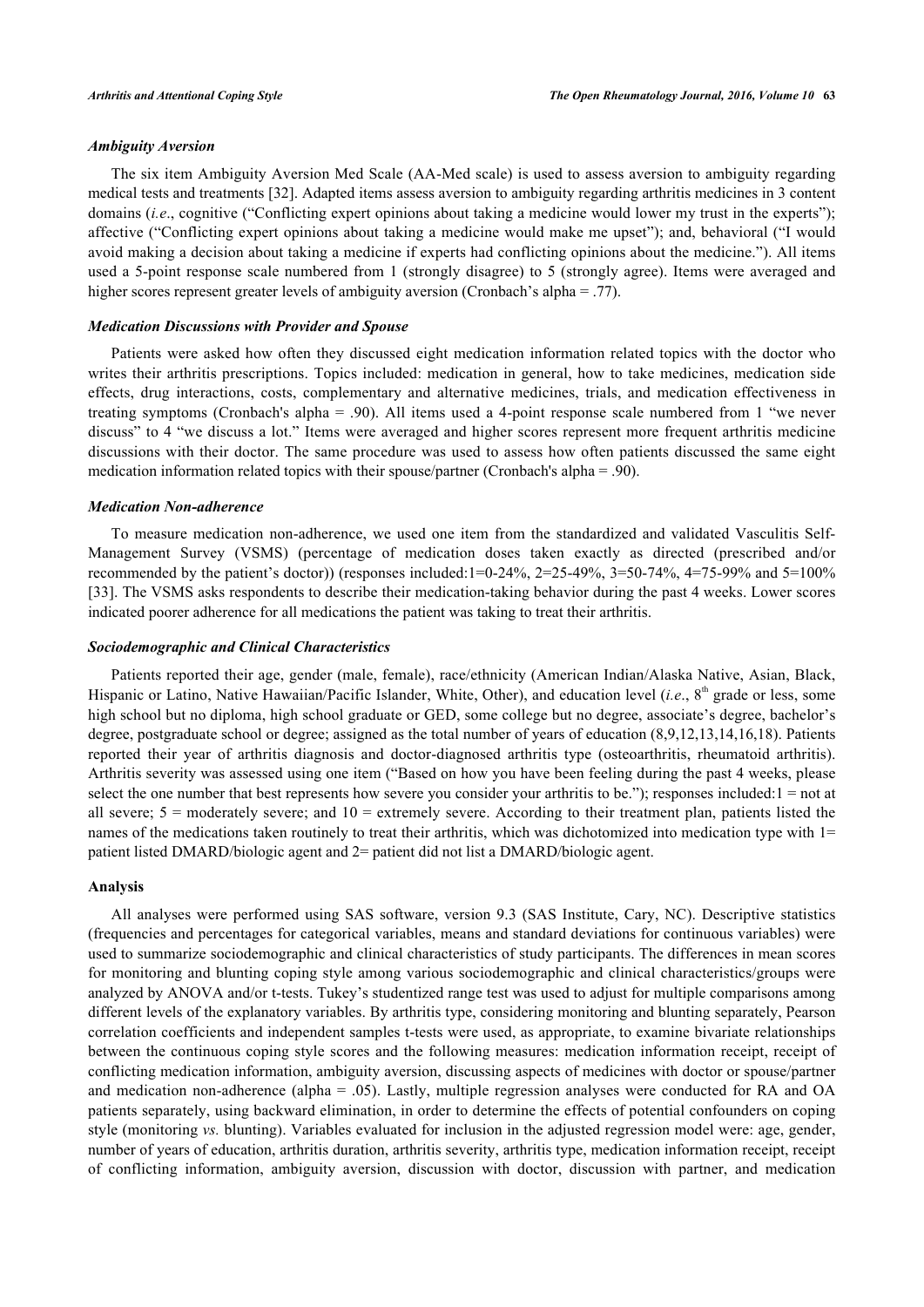adherence. P values of less than or equal to .05 were considered statistically significant.

## **RESULTS**

Sample characteristics are presented in Table **[1](#page-4-0)**. Patients were more likely to be high-monitors (50%) compared to high-blunters (36%). Means and standard deviations for monitor and blunter coping style by sociodemographic and clinical characteristics are shown in Table **[2](#page-4-1)**. Specific types of info sources most frequently utilized by each coping style group (monitor and blunter) are presented in Figs. (**[1a](#page-6-0)** and **[b](#page-6-1)**).

#### <span id="page-4-0"></span>**Table 1. Sample characteristics (N=328).**

|                                         |                                              |     | $N$ (%)         |
|-----------------------------------------|----------------------------------------------|-----|-----------------|
| Gender                                  |                                              |     |                 |
|                                         | Male                                         | 68  | $21\,$          |
|                                         | Female                                       | 260 | 79              |
| Race                                    |                                              |     |                 |
|                                         | White                                        | 262 | $80\,$          |
|                                         | African American                             | 45  | 14              |
|                                         | Other <sup>a</sup>                           | 21  | $\sqrt{6}$      |
| Age group (years)                       |                                              |     |                 |
|                                         | 18-44 years                                  | 50  | 15              |
|                                         | 45-64 years                                  | 192 | $\overline{59}$ |
|                                         | $\geq$ 65 years                              | 86  | $26\,$          |
| Education level <sup>b</sup>            |                                              |     |                 |
|                                         | ≤High school diploma                         | 50  | 15              |
|                                         | At least some college                        | 114 | 35              |
|                                         | Completed college or greater                 | 164 | 50              |
| Arthritis type <sup>b</sup>             |                                              |     |                 |
|                                         | Osteoarthritis                               | 149 | 48              |
|                                         | Rheumatoid arthritis                         | 159 | 52              |
| Medication type <sup>b</sup>            |                                              |     |                 |
|                                         | DMARD/biologic agent                         | 219 | 67              |
|                                         | No DMARD/biologic agent                      | 106 | 33              |
| Medication adherence <sup>b</sup>       |                                              |     |                 |
|                                         | Medication taken $\leq 74\%$ as directed 51  |     | 16              |
|                                         | Medication taken $\geq 75\%$ as directed 272 |     | 84              |
| Arthritis duration (years) <sup>b</sup> |                                              |     |                 |
|                                         | <5 years                                     | 99  | 32              |
|                                         | 6-20 years                                   | 158 | 51              |
|                                         | $>$ 20 years                                 | 53  | 17              |
| Miller Behavioural Style (Monitor) †    |                                              |     |                 |
|                                         | High                                         | 163 | 50              |
|                                         | Low                                          | 165 | $\overline{50}$ |
| Miller Behavioural Style (Blunter) †    |                                              |     |                 |
|                                         | High                                         | 118 | 36              |
|                                         | Low                                          | 210 | 64              |

† Those patients whose total sub-scale score on the abbreviated MBSS were above the mean

were classified as high monitors or high blunters, respectively and those below this cut-point

were categorized as low monitors or low blunters [\[30](#page-10-4)].

<sup>a</sup>Other includes American Indian/Alaska Native, Asian, Hispanic or Latino, and Native Hawaiian/Pacific Islander

<sup>b</sup>Number of subjects with non-missing data used as the denominator

#### **Correlates of Attentional Coping Style**

<span id="page-4-1"></span>Table **[3](#page-5-0)** provides correlation matrices (*i.e*., RA patients only and OA patients only) and significance values for coping style, factors related to medication-related information and medication non-adherence.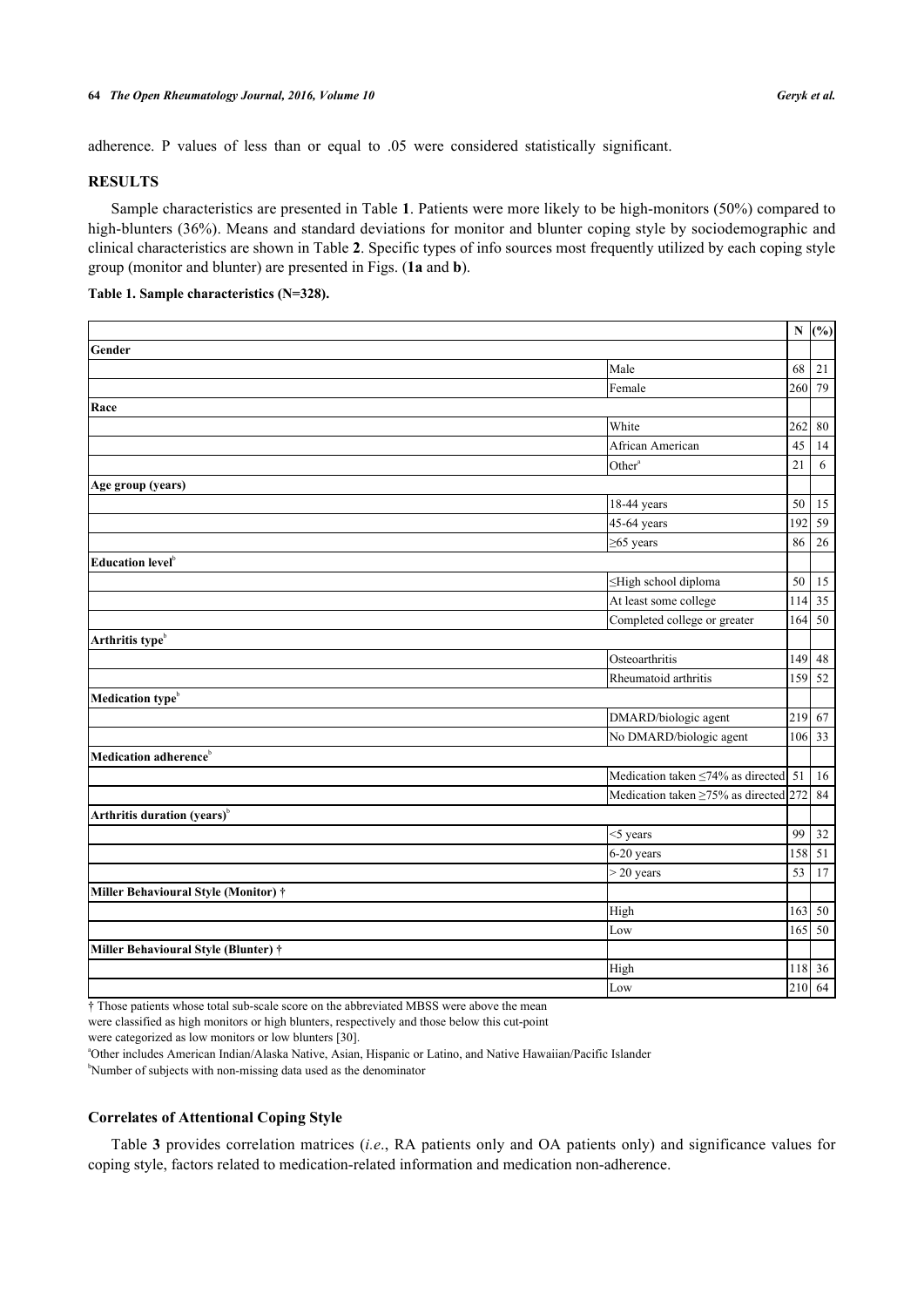**Table 2. Sample mean score differences between demographic and clinical.**

|                                                | Monitor       | <b>Blunter</b> |  |  |
|------------------------------------------------|---------------|----------------|--|--|
|                                                | M(SD)         | M(SD)          |  |  |
| Gender                                         |               |                |  |  |
| Male                                           | 3.26(2.12)    | 1.95(1.33)     |  |  |
| Female                                         | 3.63(1.82)    | 2.27(1.48)     |  |  |
| Race                                           |               |                |  |  |
| White                                          | 3.66(1.91)    | 2.19 (1.43)    |  |  |
| African American                               | 2.88(1.66)    | 2.24(1.55)     |  |  |
| Other                                          | 3.66(1.85)    | 2.33(1.59)     |  |  |
| <b>Age Group (years)</b>                       |               |                |  |  |
| 18-44 years                                    | $4.08(2.30)*$ | 2.06(1.33)     |  |  |
| 45-64 years                                    | 3.43(1.80)    | 2.29(1.54)     |  |  |
| $\geq$ 65 years                                | 3.54(1.79)    | 2.10(1.32)     |  |  |
| Education level <sup>b</sup>                   |               |                |  |  |
| $\leq$ High school diploma                     | 3.04(1.94)    | 2.22(1.35)     |  |  |
| At least some college                          | 3.26(1.71)    | 2.22(1.40)     |  |  |
| Completed college or greater                   | 3.92(1.92)    | 2.19(1.53)     |  |  |
| Arthritis Type <sup>b</sup>                    |               |                |  |  |
| Osteoarthritis                                 | 3.49(1.88)    | 2.36(1.50)     |  |  |
| Rheumatoid Arthritis                           | 3.74(1.89)    | 2.10(1.41)     |  |  |
| Medication Type <sup>b</sup>                   |               |                |  |  |
| <b>DMARD/biologic agent</b>                    | 3.92(1.79)    | 2.12(1.45)     |  |  |
| No DMARD/biologic agent                        | 3.44(1.89)    | 2.28(1.45)     |  |  |
| <b>Medication adherence</b>                    |               |                |  |  |
| Medication taken $\leq 74\%$ as directed       | 3.67(2.03)    | 2.18(1.29)     |  |  |
| Medication taken $\geq$ 75% as directed        | 3.61(1.82)    | 2.25(1.48)     |  |  |
| <b>Arthritis Duration (years)</b> <sup>b</sup> |               |                |  |  |
| $<$ 5 years                                    | 3.50(1.89)    | 2.11(1.42)     |  |  |
| 6-20 years                                     | 3.52(1.86)    | 2.37(1.54)     |  |  |
| $>$ 20 years                                   | 3.60(2.04)    | 1.84(1.19)     |  |  |

<sup>a</sup> Other includes American Indian/Alaska Native, Asian, Hispanic or Latino, and Native Hawaiian/Pacific Islander

<sup>b</sup> Number of subjects with non-missing data used as the denominator

## <span id="page-5-0"></span>**Table 3. Correlation matrices and significance values for coping style, factors related to receipt of medication-related information and medication adherence.**

| $RA$ patient data (n=159) |                |                |                   |                  |          |               |                |                 |
|---------------------------|----------------|----------------|-------------------|------------------|----------|---------------|----------------|-----------------|
|                           | <b>Monitor</b> | <b>Blunter</b> | <b>CMIreceipt</b> | <b>MIreceipt</b> | lAmbAver | <b>MedAdh</b> | <b>DissDoc</b> | <b>DissPart</b> |
| <b>Monitor</b>            |                | $-0.006$       | $-0.223$          | $-0.303**$       | $-0.086$ | $-0.108$      | $-0.079$       | $-0.052$        |
| <b>Blunter</b>            | $-0.006$       |                | $-0.025$          | 10.024           | 0.062    | $-0.008$      | 0.068          | $-0.109$        |
| <b>CMIreceipt</b>         | $-0.223$       | $-0.025$       |                   | $0.400**$        | 0.076    | $-0.171*$     | 0.029          | $0.254*$        |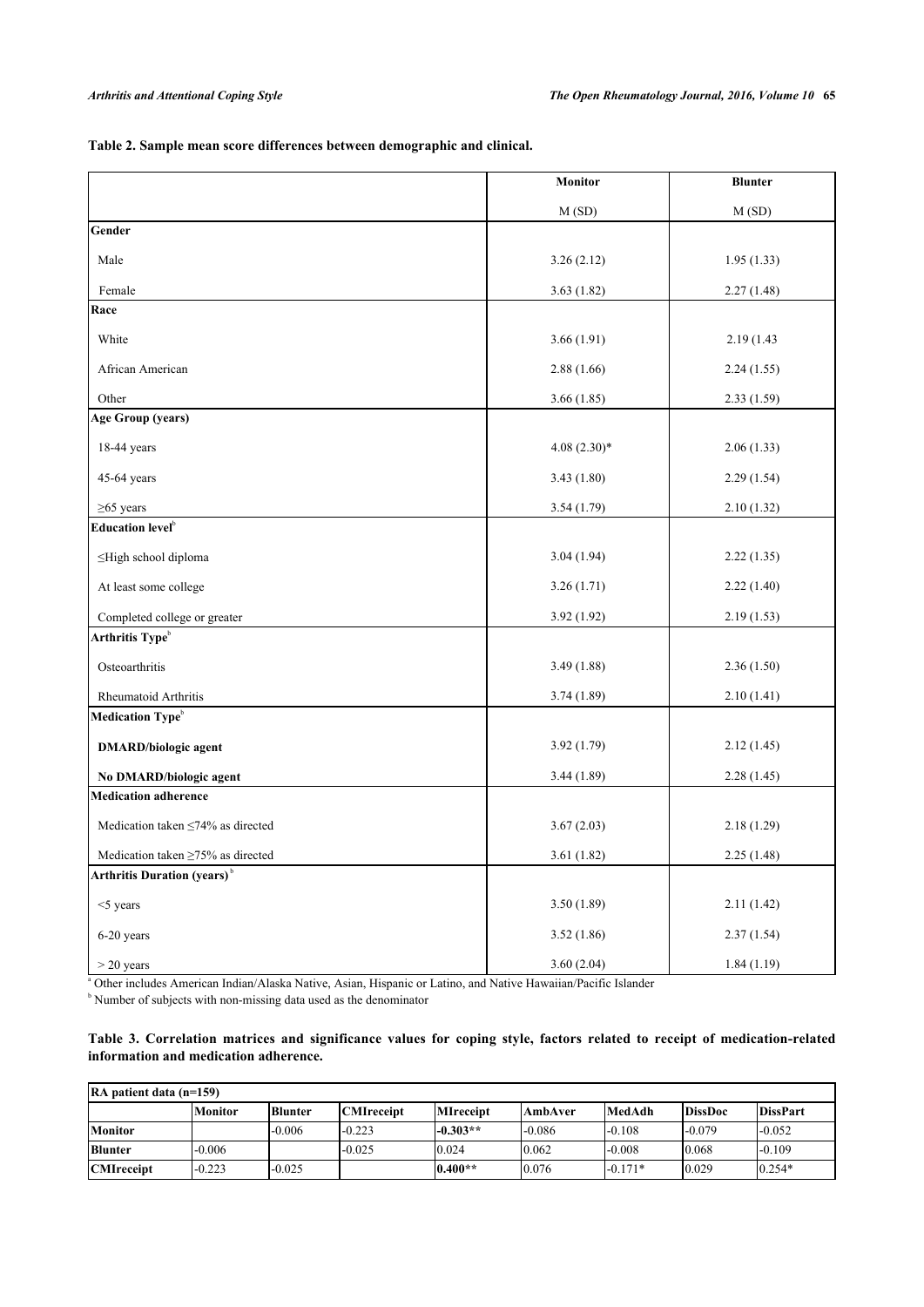| RA patient data (n=159) |                |                |                   |                  |           |               |                |                 |
|-------------------------|----------------|----------------|-------------------|------------------|-----------|---------------|----------------|-----------------|
|                         | Monitor        | <b>Blunter</b> | <b>CMIreceipt</b> | <b>MIreceipt</b> | AmbAver   | MedAdh        | <b>DissDoc</b> | <b>DissPart</b> |
| <b>MIreceipt</b>        | $-0.303**$     | 0.024          | $0.400**$         |                  | 0.152     | 0.196         | $0.415**$      | $10.375**$      |
| <b>AmbAver</b>          | $-0.086$       | 0.062          | 0.076             | 0.152            |           | $-0.082$      | 0.056          | 0.167           |
| MedAdh                  | $-0.108$       | $-0.008$       | $-0.171*$         | 0.196            | $-0.082$  |               | 0.030          | 0.143           |
| <b>DissDoc</b>          | $-0.079$       | 0.068          | 0.029             | $0.415**$        | 0.056     | 0.030         |                | $0.419**$       |
| <b>DissPart</b>         | $-0.052$       | $-0.109$       | $0.254*$          | $0.375**$        | 0.167     | 0.143         | $0.419**$      |                 |
| OA patient data (n=149) |                |                |                   |                  |           |               |                |                 |
|                         | <b>Monitor</b> | <b>Blunter</b> | <b>CMIreceipt</b> | <b>MIreceipt</b> | AmbAver   | <b>MedAdh</b> | <b>DissDoc</b> | <b>DissPart</b> |
| <b>Monitor</b>          |                | $0.190*$       | 0.031             | $-0.027$         | $-0.131$  | $-0.056$      | $-0.176*$      | $-0.210*$       |
| <b>Blunter</b>          | $0.190*$       |                | 0.135             | 0.156            | $-0.218*$ | 0.067         | 0.039          | 0.061           |
| <b>CMIreceipt</b>       | 0.031          | 0.135          |                   | $0.229*$         | $-0.089$  | $-0.171*$     | 0.144          | 0.054           |
| <b>MIreceipt</b>        | $-0.027$       | 0.156          | $0.229*$          |                  | 0.040     | 0.162         | $0.436**$      | $0.464**$       |
| <b>AmbAver</b>          | $-0.131$       | $-0.218*$      | $-0.089$          | 0.040            |           | $-0.004$      | 0.065          | 0.040           |
| MedAdh                  | $-0.056$       | 0.067          | $-0.171*$         | 0.162            | $-0.004$  |               | 0.151          | $-0.041$        |
| <b>DissDoc</b>          | $-0.176*$      | 0.039          | 0.144             | $0.436**$        | 0.065     | 0.151         |                | $0.501**$       |
| <b>DissPart</b>         | $-0.210*$      | 0.061          | 0.054             | $0.464**$        | 10.040    | $-0.041$      | $0.501**$      |                 |

*(Table ) contd.....*

Abbreviations: CMIreceipt (receipt of conflicting information); MIreceipt (medication information receipt); AmbAver (ambiguity aversion); MedAdh (medication adherence); DissDoc (discussion with doctor); DissPart (discussion with partner).

\* indicates significant correlation (\*p < .05, \*\*p < .001).

## **Multiple Regression of Attentional Coping Style by Arthritis type**

Among OA patients (n=149), female gender was significantly associated with increased monitoring (b = 1.03, p = .005). Controlling for the effect of gender, monitoring significantly increased with more years of education for OA patients (b= 0.14, p = .03). Among OA patients, blunting significantly decreased with disease duration (b= -0.03, p = .04). Controlling for disease duration, increased information-receipt was significantly associated with increased blunting among OA patients ( $b = .60$ ,  $p = .02$ ).

<span id="page-6-0"></span>Among RA patients (n=159), monitoring significantly increased with more years of education (b= .21, p = .003). Controlling for years of education, increased information-receipt was significantly associated with decreased monitoring for RA patients ( $b = -1.06$ ,  $p = .001$ ). Among RA patients, no significant associations were found between age, gender, number of years of education, arthritis duration, arthritis severity, arthritis type, medication information receipt, receipt of conflicting information, ambiguity aversion, discussion with doctor, discussion with partner, medication adherence and blunting scores.



<span id="page-6-1"></span>**Fig. (1a).** Monitor coping style by average medication information source use.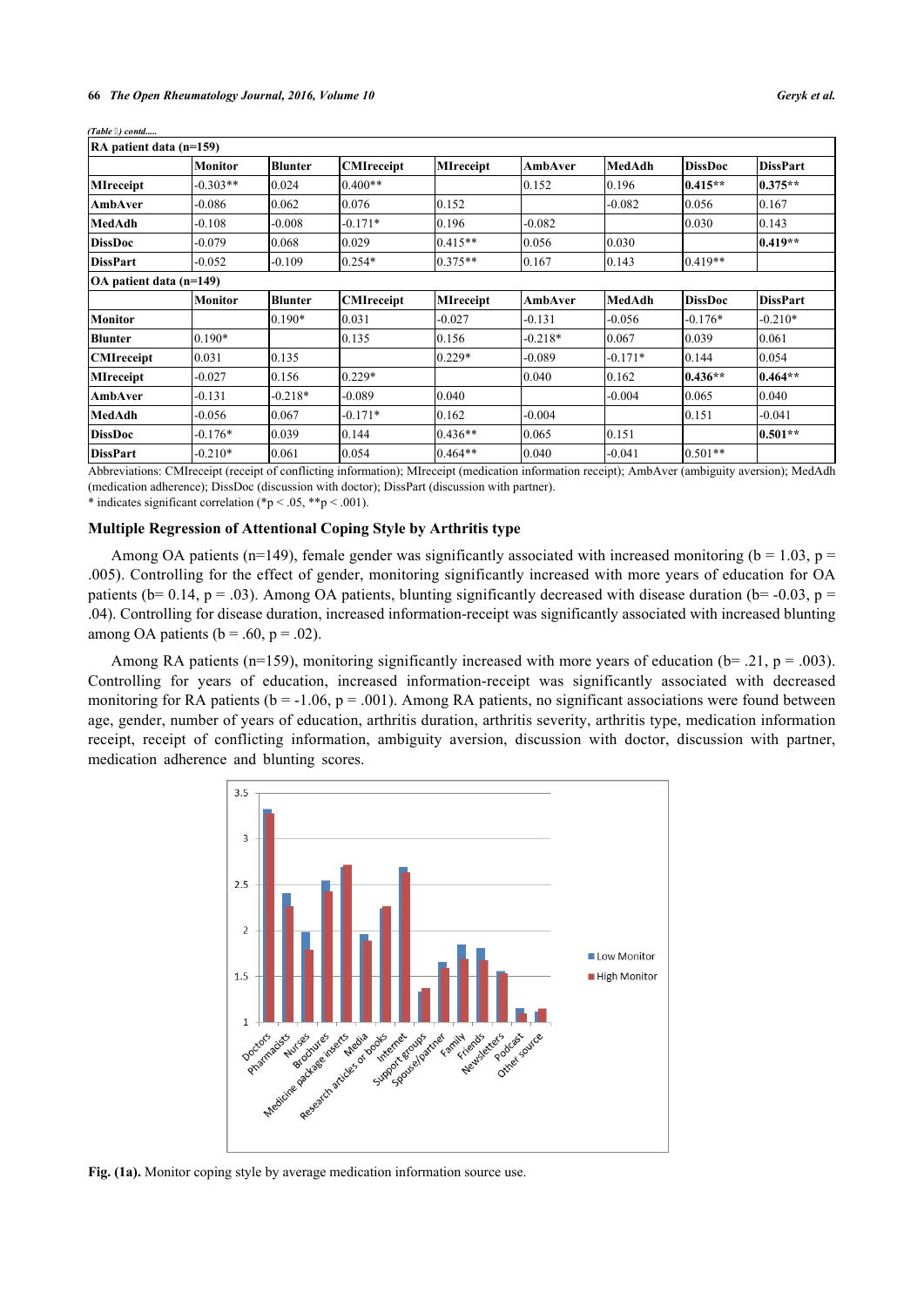

## **DISCUSSION**

This study is the first to examine whether arthritis patients' expressed coping style is consistent with selfmanagement behaviors such as how often patients have medication related discussions with their doctors and more distal outcomes of care such as medication adherence. In line with the prevailing view that monitoring and blunting are largely independent constructs, we observed a very weak association between the subscales. Arthritis patients in our sample were more likely to be high monitors than high blunters, which supports previous research showing that the prevalence of blunting coping style among individuals with chronic health problems is between 30%-50% [\[34](#page-10-8)].

In our sample of patients with osteoarthritis and rheumatoid arthritis, attentional coping style is not in accordance with the characteristic patterns outlined in the acute and chronic disease coping literature. Our hypotheses that higher monitoring would be associated with self-management behaviors related to medication information and that more blunting and less monitoring would be associated with medication non-adherence were not supported, even accounting for relevant demographic and clinical factors. We were surprised by the lack of findings given that the literature on acute health conditions has consistently reported attending to higher levels of health information and discussing health related information with others are common coping strategies for individuals with monitoring traits and that monitors perceive ambiguous information as threatening [[15](#page-9-8) - [19](#page-9-9)]. That higher monitors in our sample were not more likely to receive conflicting information was also surprising, given research shows the majority of arthritis patients have reported receiving conflicting medication-related information; one would expect more receipt of medication information, in general, would expose a higher monitor to more conflicting information [[28\]](#page-10-2). That neither higher blunting nor lower monitoring was found to be associated with poorer medication adherence is not supported by data showing use of blunting strategies such as denial are associated with poor medication adherence[[21\]](#page-9-11) and higher monitoring is associated with more medical recommendation compliance [\[19](#page-9-9)].

Our finding that higher monitoring was related to less information-receipt for RA patients is also counter to previous findings in the chronic disease coping literature. Two previous studies with asthma and MS patients showed that monitoring was related to interest in gaining more information [\[21](#page-9-11), [22](#page-9-12)] and another study of coronary heart disease patients found a preference for medication risk and side effect information to be associated with monitoring [\[35\]](#page-10-9). Also, counter to expected coping trends, we found that among OA patients, higher blunting was associated with more information-receipt. The MBSS was designed as a broad measure of monitoring and blunting across diverse situations [\[36](#page-10-10)]. The items are not specifically related to arthritis and may not be sensitive enough to detect attendance away from or toward arthritis-specific stressors such as changes in medication regimen. Also, arthritis patients, regardless of arthritis type, may find different aspects of coping with their disease more stress-provoking than others and not engage in expected monitoring and blunting strategies when they are prescribed a new medication. A possible explanation for the RA finding could be that adversity can cause excessive rumination or monitoring which can be maladaptive and can lead to a tendency away from engaging or focusing on tasks [[37\]](#page-10-11). The unexpected RA and OA findings may also be a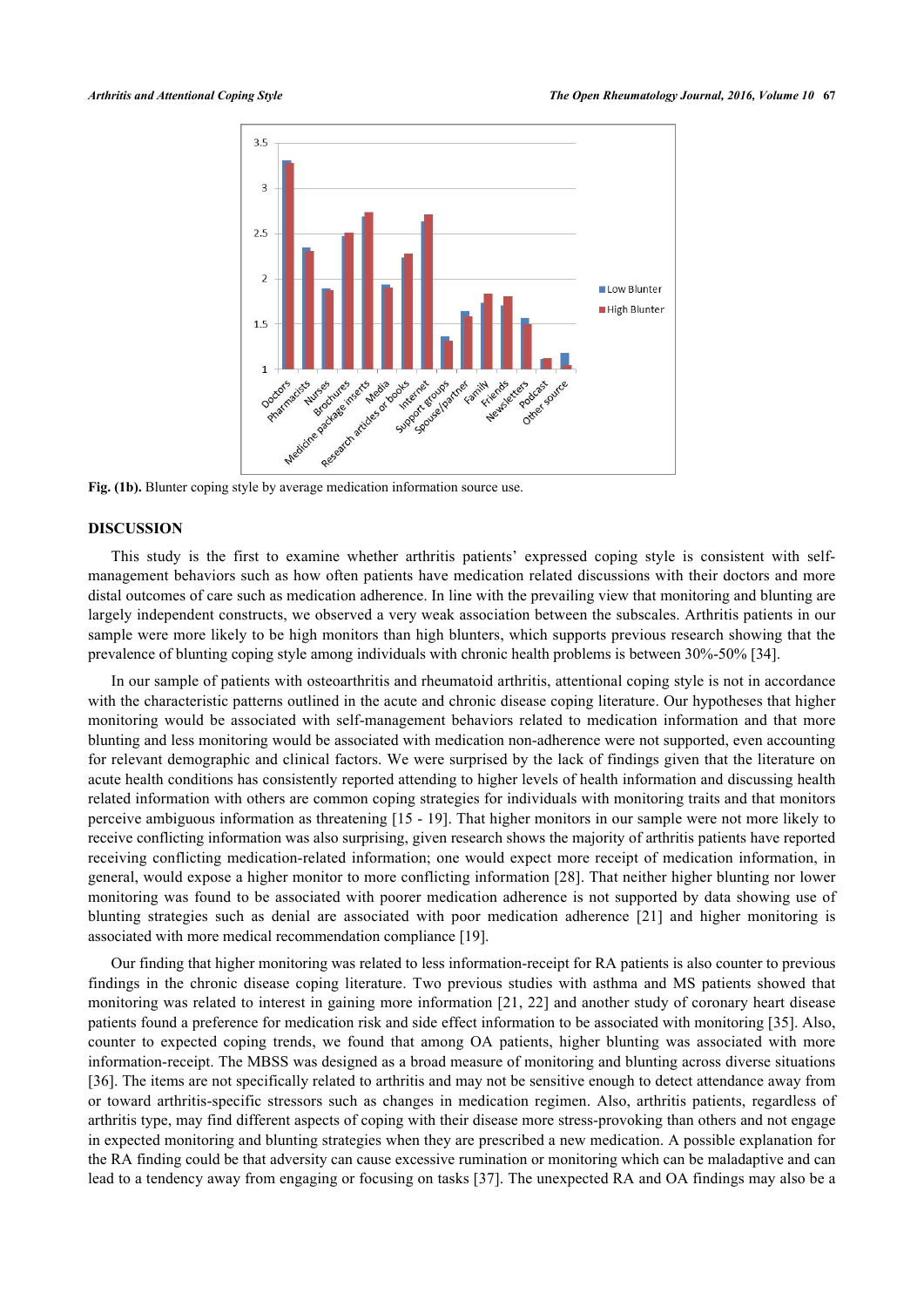result of how information receipt was assessed. Monitors and blunters may differ in their perception of degrees of information receipt (*e.g*., "a lot").

Findings related to specific patient demographic and clinical characteristics showed that for both OA and RA patients, increased monitoring was associated with more education. Being female was associated with increased monitoring and increased arthritis duration was associated with decreased blunting for OA patients. Results from other studies are mixed with some showing females [\[38\]](#page-10-12) and individuals with higher education [[38](#page-10-12), [39](#page-10-13)] being more likely to orient their attention toward the health condition or to seek out health information, while other findings show no association with these demographic characteristics [\[40](#page-10-14)] or found males more likely to exhibit higher monitoring compared to females [[41\]](#page-10-15). Two studies found no association between disease duration and blunting coping style [[40,](#page-10-14) [42\]](#page-10-16).

The use of cross-sectional design limits our ability to assert causal relationships between attentional coping style and medication-related behaviors. However, this study was designed to examine arthritis patient coping style and factors associated with receipt of medication-related information and medication adherence for a single-time point, which has not been done previously. Future longitudinal research should consider the stability of monitoring and blunting traits over time and the potential for a reverse-causal relationship (*e.g*., Does lower information receipt lead to greater monitoring?). It is possible that patients with severely disabling RA or OA, those with mild OA, those without internet access or computer literacy skills were underrepresented in our online survey sample, which impedes our ability to generalize the results to the greater population of arthritis patients. While this study was limited to self-management activities related to accessing information and taking medication, future studies should explore if these results are generalizable to other chronic health conditions. Further, some patients may have under-reported non-adherence and our use of a subjective self-report measure rather than objective measure of adherence, such as electronic monitoring, may not have been as reliable a measure of non-adherence. A review of the literature found that self-report of adherence provides a reasonably accurate assessment of adherence and that most participants who self-report non-adherence are non-adherent [\[43](#page-10-17)].

## **CONCLUSION**

These findings are relevant to arthritis patients, clinicians who treat them, public health and mental health professionals concerned with relations among coping style and medication-related behavior. In our sample, coping style did not seem to affect medication-related behaviors for arthritis patients in a predictable way. More research is needed to better understand the long term relationship between coping style and patient medication-related behaviors in order to help clarify why and when health-relevant information is likely to benefit or harm arthritis patients. It may be useful to evaluate monitoring and blunting in terms of if and how the two components may work together to reduce stress in individuals with arthritis over time [[44](#page-10-18)] and to qualitatively study the negative relationship between monitoring and information receipt and medication adherence. A more nuanced coping style measure for arthritis patients is needed to evaluate the association between attentional coping in various arthritis specific scenarios.

#### **CONFLICT OF INTEREST**

The authors confirm that this article content has no conflict of interest.

#### **ACKNOWLEDGEMENTS**

We would like to acknowledge the TraCS Institute at the University of North Carolina at Chapel Hill for assistance with recruitment, and Kristen Morella and Mark Weaver for their analytical support.

#### **REFERENCES**

- <span id="page-8-0"></span>[1] Bury M. Chronic illness as biographical disruption. Sociol Health Illn 1982; 4(2): 167-82. [\[http://dx.doi.org/10.1111/1467-9566.ep11339939](http://dx.doi.org/10.1111/1467-9566.ep11339939)] [PMID: [10260456\]](http://www.ncbi.nlm.nih.gov/pubmed/10260456)
- <span id="page-8-1"></span>[2] Parker JC, Smarr KL, Buckelew SP, *et al.* Effects of stress management on clinical outcomes in rheumatoid arthritis. Arthritis Rheum 1995; 38(12): 1807-18.
	- [\[http://dx.doi.org/10.1002/art.1780381214](http://dx.doi.org/10.1002/art.1780381214)] [PMID: [8849353\]](http://www.ncbi.nlm.nih.gov/pubmed/8849353)
- <span id="page-8-2"></span>[3] Carter SR, Moles R, White L, Chen TF. Medication information seeking behavior of patients who use multiple medicines: how does it affect adherence? Patient Educ Couns 2013; 92(1): 74-80. [\[http://dx.doi.org/10.1016/j.pec.2013.01.019](http://dx.doi.org/10.1016/j.pec.2013.01.019)] [PMID: [23433733\]](http://www.ncbi.nlm.nih.gov/pubmed/23433733)
- <span id="page-8-3"></span>[4] Lambert SD, Loiselle CG. Health information seeking behavior. Qual Health Res 2007; 17(8): 1006-19. [\[http://dx.doi.org/10.1177/1049732307305199\]](http://dx.doi.org/10.1177/1049732307305199) [PMID: [17928475](http://www.ncbi.nlm.nih.gov/pubmed/17928475)]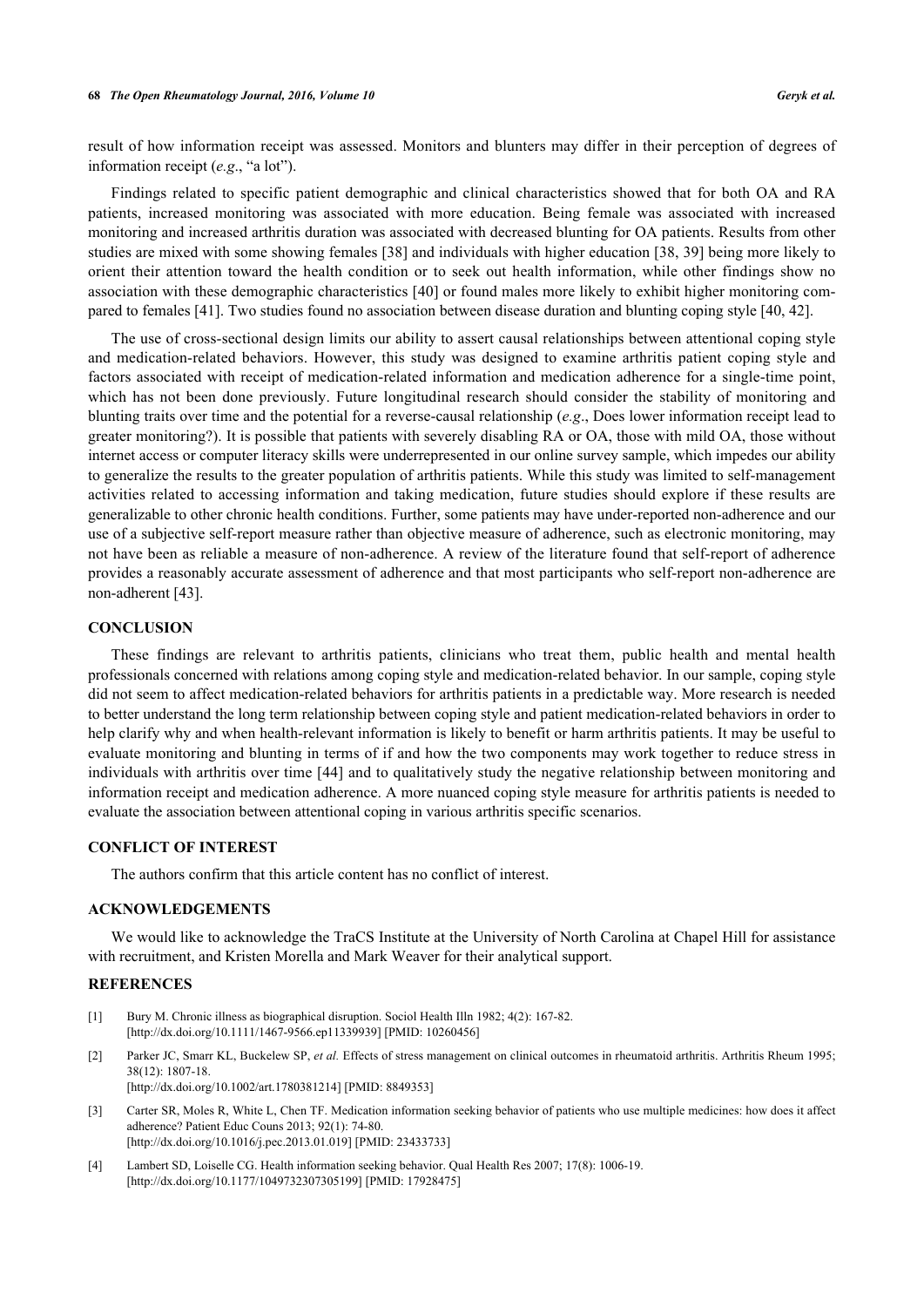- <span id="page-9-0"></span>[5] Clark NM, Becker MH, Janz NK, *et al.* Self-management of chronic disease by older adults a review and questions for research. J Aging Health 1991; 3: 3-27. [\[http://dx.doi.org/10.1177/089826439100300101\]](http://dx.doi.org/10.1177/089826439100300101)
- <span id="page-9-1"></span>[6] Blalock SJ, DeVellis BM, Holt K, Hahn PM. Coping with rheumatoid arthritis: is one problem the same as another? Health Educ Q 1993; 20(1): 119-32. [\[http://dx.doi.org/10.1177/109019819302000110\]](http://dx.doi.org/10.1177/109019819302000110) [PMID: [8444621](http://www.ncbi.nlm.nih.gov/pubmed/8444621)]
- <span id="page-9-14"></span>[7] Keefe FJ, Smith SJ, Buffington AL, Gibson J, Studts JL, Caldwell DS. Recent advances and future directions in the biopsychosocial assessment and treatment of arthritis. J Consult Clin Psychol 2002; 70(3): 640-55. [\[http://dx.doi.org/10.1037/0022-006X.70.3.640](http://dx.doi.org/10.1037/0022-006X.70.3.640)] [PMID: [12090374\]](http://www.ncbi.nlm.nih.gov/pubmed/12090374)
- <span id="page-9-2"></span>[8] Englbrecht M, Gossec L, DeLongis A, *et al.* The impact of coping strategies on mental and physical well-being in patients with rheumatoid arthritis. Semin Arthritis Rheum 2012; 41(4): 545-55. [\[http://dx.doi.org/10.1016/j.semarthrit.2011.07.009](http://dx.doi.org/10.1016/j.semarthrit.2011.07.009)] [PMID: [22340997](http://www.ncbi.nlm.nih.gov/pubmed/22340997)]
- <span id="page-9-3"></span>[9] Woolf AD, Pfleger B. Burden of major musculoskeletal conditions. Bull World Health Organ 2003; 81(9): 646-56. [PMID: [14710506\]](http://www.ncbi.nlm.nih.gov/pubmed/14710506)
- <span id="page-9-4"></span>[10] Cooper C, Dennison E, Edwards M, Litwic A. Epidemiology of osteoarthritis. Medicographia 2013; 35: 145-51.
- <span id="page-9-5"></span>[11] Lazarus RS. Coping theory and research: past, present, and future. Psychosom Med 1993; 55(3): 234-47. [\[http://dx.doi.org/10.1097/00006842-199305000-00002](http://dx.doi.org/10.1097/00006842-199305000-00002)] [PMID: [8346332\]](http://www.ncbi.nlm.nih.gov/pubmed/8346332)
- [12] Skinner EA, Edge K, Altman J, Sherwood H. Searching for the structure of coping: a review and critique of category systems for classifying ways of coping. Psychol Bull 2003; 129(2): 216-69. [\[http://dx.doi.org/10.1037/0033-2909.129.2.216](http://dx.doi.org/10.1037/0033-2909.129.2.216)] [PMID: [12696840](http://www.ncbi.nlm.nih.gov/pubmed/12696840)]
- <span id="page-9-6"></span>[13] Wilson TD. Information behaviour: an interdisciplinary perspective. Inf Process Manage 1997; 33: 551-72. [\[http://dx.doi.org/10.1016/S0306-4573\(97\)00028-9\]](http://dx.doi.org/10.1016/S0306-4573(97)00028-9)
- <span id="page-9-7"></span>[14] Miller SM. Monitoring and blunting: validation of a questionnaire to assess styles of information seeking under threat. J Pers Soc Psychol 1987; 52(2): 345-53. [\[http://dx.doi.org/10.1037/0022-3514.52.2.345](http://dx.doi.org/10.1037/0022-3514.52.2.345)] [PMID: [3559895](http://www.ncbi.nlm.nih.gov/pubmed/3559895)]
- <span id="page-9-8"></span>[15] Bijttebier P, Vertommen H, Steene GV. Assessment of cognitive coping styles: a closer look at situation-response inventories. Clin Psychol Rev 2001; 21(1): 85-104.

[\[http://dx.doi.org/10.1016/S0272-7358\(99\)00041-0\]](http://dx.doi.org/10.1016/S0272-7358(99)00041-0) [PMID: [11148897](http://www.ncbi.nlm.nih.gov/pubmed/11148897)]

- [16] Watkins LO, Weaver L, Odegaard V. Preparation for cardiac catheterization: tailoring the content of instruction to coping style. Heart Lung 1986; 15(4): 382-9. [PMID: [3636298\]](http://www.ncbi.nlm.nih.gov/pubmed/3636298)
- [17] Gattuso SM, Litt MD, Fitzgerald TE. Coping with gastrointestinal endoscopy: self-efficacy enhancement and coping style. J Consult Clin Psychol 1992; 60(1): 133-9.

[\[http://dx.doi.org/10.1037/0022-006X.60.1.133](http://dx.doi.org/10.1037/0022-006X.60.1.133)] [PMID: [1556276\]](http://www.ncbi.nlm.nih.gov/pubmed/1556276)

[18] Cowan C, Hoskins R. Information preferences of women receiving chemotherapy for breast cancer. Eur J Cancer Care (Engl) 2007; 16(6): 543-50.

[\[http://dx.doi.org/10.1111/j.1365-2354.2007.00782.x\]](http://dx.doi.org/10.1111/j.1365-2354.2007.00782.x) [PMID: [17944771](http://www.ncbi.nlm.nih.gov/pubmed/17944771)]

- <span id="page-9-9"></span>[19] Miller SM. Monitoring *versus* blunting styles of coping with cancer influence the information patients want and need about their disease. Implications for cancer screening and management. Cancer 1995; 76(2): 167-77. [\[http://dx.doi.org/10.1002/1097-0142\(19950715\)76:2<167::AID-CNCR2820760203>3.0.CO;2-K\]](http://dx.doi.org/10.1002/1097-0142(19950715)76:2<167::AID-CNCR2820760203>3.0.CO;2-K) [PMID: [8625088](http://www.ncbi.nlm.nih.gov/pubmed/8625088)]
- <span id="page-9-10"></span>[20] Han PK, Moser RP, Klein WM. Perceived ambiguity about cancer prevention recommendations: associations with cancer-related perceptions and behaviours in a US population survey. Health Expect 2007; 10(4): 321-36. [\[http://dx.doi.org/10.1111/j.1369-7625.2007.00456.x\]](http://dx.doi.org/10.1111/j.1369-7625.2007.00456.x) [PMID: [17986069](http://www.ncbi.nlm.nih.gov/pubmed/17986069)]
- <span id="page-9-11"></span>[21] Barton C, Clarke D, Sulaiman N, Abramson M. Coping as a mediator of psychosocial impediments to optimal management and control of asthma. Respir Med 2003; 97(7): 747-61. [\[http://dx.doi.org/10.1016/S0954-6111\(03\)00029-5\]](http://dx.doi.org/10.1016/S0954-6111(03)00029-5) [PMID: [12854624](http://www.ncbi.nlm.nih.gov/pubmed/12854624)]
- <span id="page-9-12"></span>[22] Baker LM. A study of the nature of information needed by women with multiple sclerosis. Libr Inf Sci Res 1997; 18: 67-81. [\[http://dx.doi.org/10.1016/S0740-8188\(96\)90031-6\]](http://dx.doi.org/10.1016/S0740-8188(96)90031-6)
- <span id="page-9-13"></span>[23] Fox L, Walsh JC, Morrison TG, *et al.* Cognitive coping style and the effectiveness of distraction or sensation-focused instructions in chronic pain patients. PLoS One 2016; 11(4): e0142285. [\[http://dx.doi.org/10.1371/journal.pone.0142285](http://dx.doi.org/10.1371/journal.pone.0142285)] [PMID: [27071028\]](http://www.ncbi.nlm.nih.gov/pubmed/27071028)
- <span id="page-9-15"></span>[24] Persson L-O, Berglund K, Sahlberg D. Psychological factors in chronic rheumatic diseases-a review. The case of rheumatoid arthritis, current research and some problems. Scand J Rheumatol 1999; 28(3): 137-44. [\[http://dx.doi.org/10.1080/03009749950154194\]](http://dx.doi.org/10.1080/03009749950154194) [PMID: [10380834](http://www.ncbi.nlm.nih.gov/pubmed/10380834)]
- [25] Parker J, McRae C, Smarr K, *et al.* Coping strategies in rheumatoid arthritis. J Rheumatol 1988; 15(9): 1376-83. [PMID: [3199399\]](http://www.ncbi.nlm.nih.gov/pubmed/3199399)